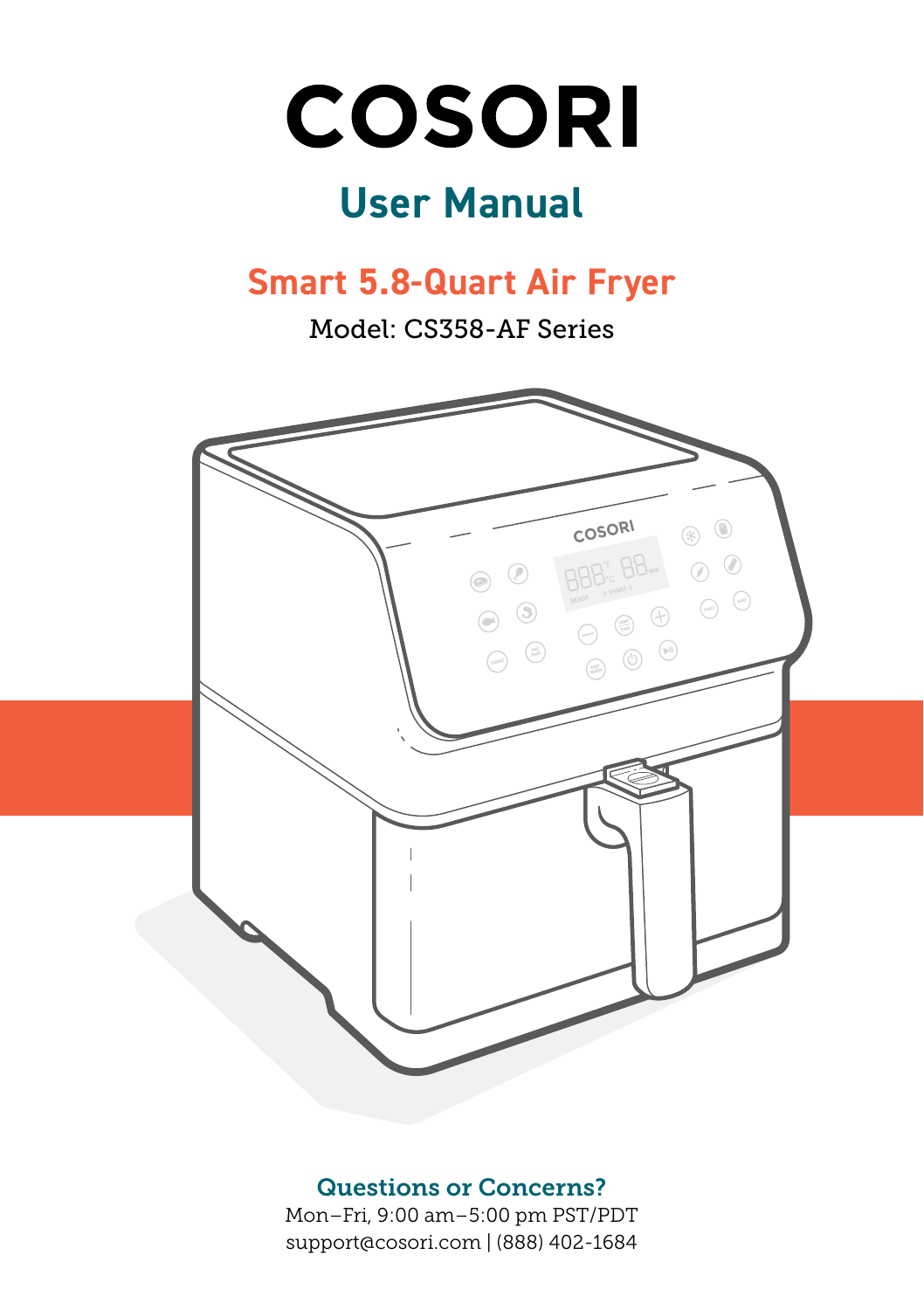(We hope you love your new air fryer as much as we do.)



### join the Cosori Cooks Community on Facebook facebook.com/groups/cosoricooks

explore our recipe gallery www.cosori.com/recipes

enjoy weekly, featured recipes *made exclusively by our in-house chefs*

### **CONTACT OUR CHEFS**

Our helpful, in-house chefs are ready to assist you with any questions you might have!

**Email:** recipes@cosori.com **Toll-Free:** (888) 402-1684 M-F, 9:00 am–5:00 pm PST/PDT

On behalf of all of us at Cosori,

Happy cooking!

### **Table of Contents**

<span id="page-1-0"></span>Package Contents Specifications [Important Safeguards](#page-2-0) · [Key Safety Points](#page-2-0) · [General Safety](#page-2-0) · [While Air Frying](#page-2-0) · [Plug & Cord](#page-2-0) [Getting to Know Your Smart Air Fryer](#page-3-0) [Display Diagram](#page-3-0) [Display Messages](#page-4-0) [Before First Use](#page-4-0) · [Setting Up](#page-4-0) · [Test Run](#page-4-0) · [Basket Tips](#page-5-0) · [VeSync App Setup](#page-5-0) [Using Your Smart Air Fryer](#page-6-0) · [Preheating](#page-6-0) · [Air Frying](#page-6-0) · [Shaking Food](#page-8-0) · [Cooking Guide](#page-8-0) · [More Functions](#page-9-0) · [VeSync App Features](#page-9-0) [Accessories](#page-9-0) [Care & Maintenance](#page-10-0) [Troubleshooting](#page-10-0) [FCC Statement](#page-11-0) [Limited One-Year Warranty](#page-12-0) [Customer Support](#page-12-0) 3 3 4 4 5 5 5 6 7 8 9 9  $\mathbf{Q}$ 10 11 12 12 13 16 17 18 19 19 20 21 23 24 25

### **Specifications**

| <b>Power Supply</b>  | AC 120V, 60Hz                                                   |  |
|----------------------|-----------------------------------------------------------------|--|
| <b>Rated Power</b>   | 1700W                                                           |  |
| Capacity             | 5.8 gt / 5.5 L<br>(serves 3-5 people)                           |  |
| Temperature<br>Range | $170^{\circ} - 400^{\circ}$ F/<br>$77^{\circ} - 204^{\circ}$ C. |  |
| Time Range           | $1 - 60$ min                                                    |  |
| Dimensions           | $11.8 \times 13.8 \times 12.6$ in /<br>30 x 35 x 32 cm          |  |
| Weight               | 12.3 lb / 5.6 kg                                                |  |

Note: To access additional smart air fryer functions, download the free VeSync app (see [page 11\)](#page-5-1).

### **Package Contents**

- 1 x Smart 5.8-Quart Air Fryer
- 1 x Recipe Book
- 1 x Quick Reference Guide
- 1 x User Manual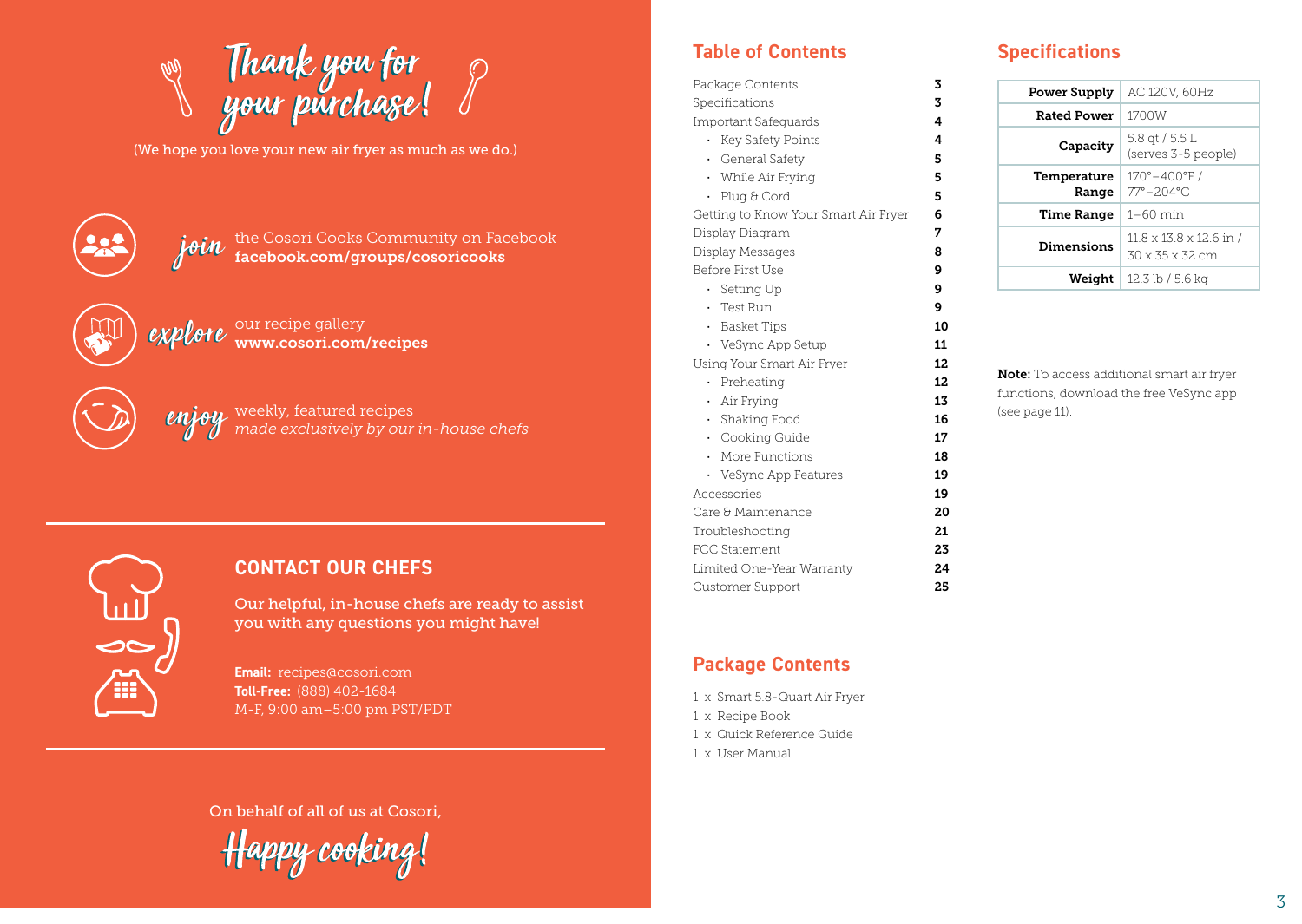## **READ AND SAVE THESE INSTRUCTIONS**

## <span id="page-2-0"></span>**IMPORTANT SAFEGUARDS**

### Follow basic safety precautions when using your air fryer. Read all instructions.

### **Key Safety Points**





Only press the basket release button with the baskets resting flat on a counter or any level, heat-resistant surface.

Do not touch hot surfaces.

Use handle.

The handle is attached to the inner basket, not the outer basket. When you press the basket release button, the outer basket will **drop**.

Do not block any ventilation openings. Hot steam is released through openings. Keep your hands and face clear of openings.

### **General Safety**

- Do not immerse the air fryer housing or plug in water or liquid.
- Closely supervise children near your air fryer.
- Unplug when not in use, and before cleaning. Allow to cool before putting on or taking off parts.
- Do not use your air fryer if it is damaged, not working, or if the cord or plug is damaged. Contact Customer Support (see [page 25\)](#page-12-1).
- Do not use third-party replacement parts or accessories, as this may cause injuries.
- Do not use outdoors.
- Do not place the air fryer or any of its parts on a stove, near gas or electric burners, or in a heated oven.
- Be extremely cautious when moving your air fryer (or removing the baskets) if it contains hot oil or other hot liquids.
- **Do not** clean with metal scouring pads. Metal fragments can break off the pad and touch electrical parts, creating a risk of electric shock.
- **Do not** place anything on top of your air fryer. Do not store anything inside your air fryer.
- Only use your air fryer as directed in this manual.
- Not for commercial use. Household use only.

### **While Air Frying**

- An air fryer works with hot air only. Never fill the baskets with oil or fat.
- Never use your air fryer without the baskets in place.
- Do not place oversized foods or metal utensils into your air fryer.
- Do not place paper, cardboard, non-heatresistant plastic, or similar materials into your air fryer. You may use parchment paper or foil.
- **Never** put baking or parchment paper into the air fryer without food on top. Air circulation can cause paper to lift and touch heating coils.
- Always use heat-safe containers. Be extremely cautious if using containers that aren't metal or glass.
- Keep your air fryer away from flammable materials (curtains, tablecloths, etc). Use on a flat, stable, heat-resistant surface away from heat sources or liquids.
- Immediately turn off and unplug your air fryer if you see dark smoke coming out. White smoke is normal, caused by heating fat or food splashing, but dark smoke means that food is burning or there is a circuit problem. Wait for smoke to clear before pulling the baskets out. If the cause was not burnt food, contact Customer Support (see [page 25\)](#page-12-1).
- Do not leave your air fryer unattended while in  $1180$

### **Plug & Cord**

- Your air fryer has a polarized plug (one prong is wider than the other), which fits into a polarized outlet only one way. If the plug does not fit, reverse the plug. If it still does not fit, do not use the plug in that outlet. Do not alter the plug in any way.
- Do not let the power cord (or any extension cord) hang over the edge of a table or counter, or touch hot surfaces.
- Your air fryer should only be used with 120V. **60Hz** electrical systems. **Do not** plug into another type of outlet.



*Note: This air fryer uses a short power-supply cord to reduce the risk of entangling or tripping. Use extension cords with care. The marked electrical rating of the extension cord must be as great as the rating of the fryer (see [page 3\)](#page-1-0).*

### Electromagnetic Fields (EMF)

The Cosori Smart Air Fryer complies with all standards regarding electromagnetic fields (EMF). If handled properly and according to the instructions in this user manual, the appliance is safe to use based on scientific evidence available today.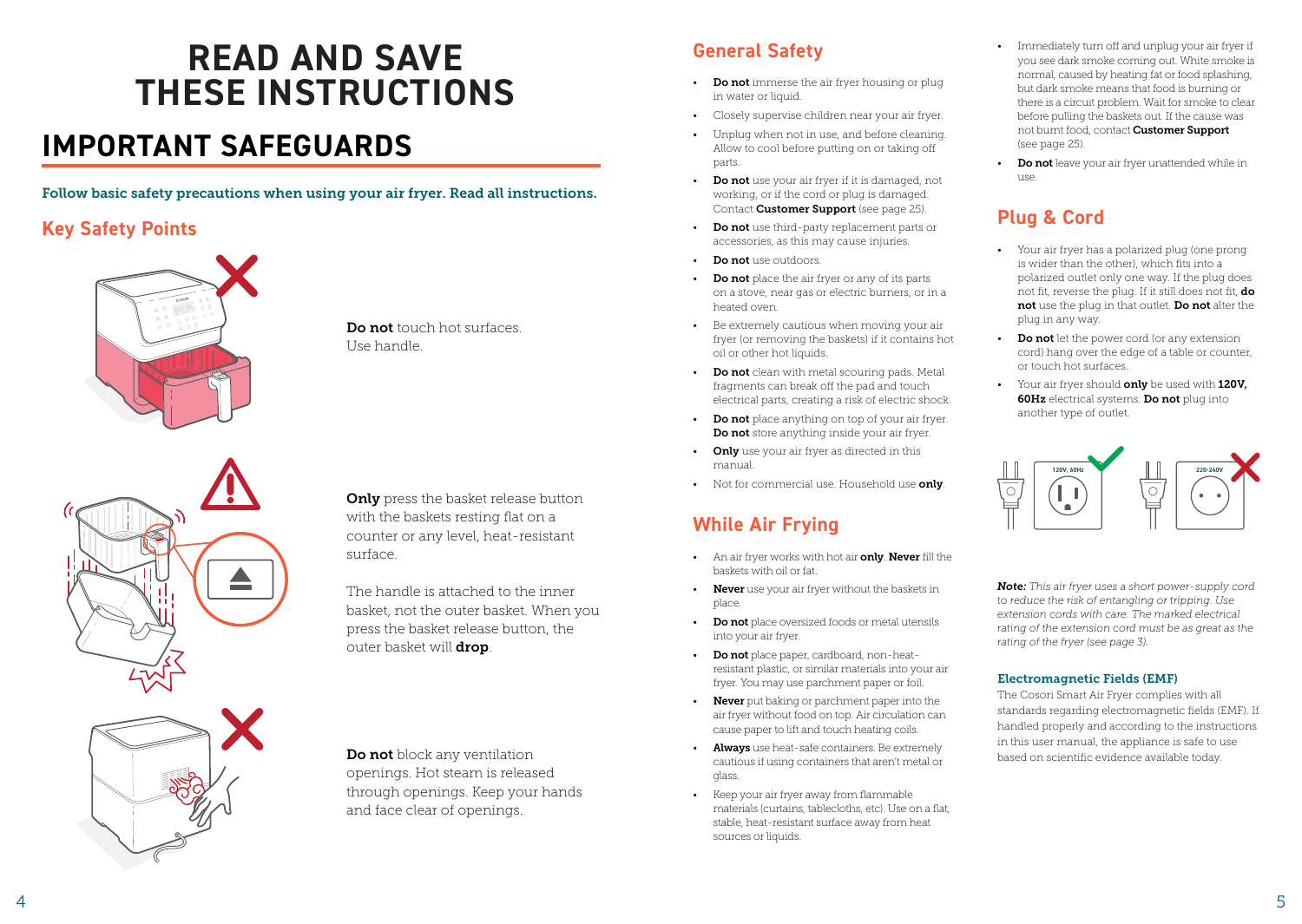## <span id="page-3-0"></span>**GETTING TO KNOW YOUR SMART AIR FRYER**

Your Cosori Smart Air Fryer uses rapid 360° air circulation technology to cook with little-to-no oil for quick, crispy, delicious food with up to 85% fewer calories than deep fryers. With user-friendly, one-touch controls, nonstick baskets, and an intuitive, safe design, the Cosori Smart Air Fryer is the star of your kitchen.

### **Air Fryer Diagram**



### Note:

- *• Do not try to open the top of the air fryer. It is not a lid.*
- *• The baskets are made of aluminum metal with nonstick coating. They are PFOA-free and BPA-free.*



## **DISPLAY DIAGRAM**

### Note:

- *• When you press a button to use a function or program, it will turn blue to show that it's active. Pressing again will deselect the function or program.* [*Figure 1.1*]
- *• To save or reset presets, see Preset Settings [\(page 13\)](#page-6-1).*

### **Presets**



### **Control Panel**



Note: Press and hold  $\bigcup$  to configure your air fryer. See the VeSync in-app instructions for more information.

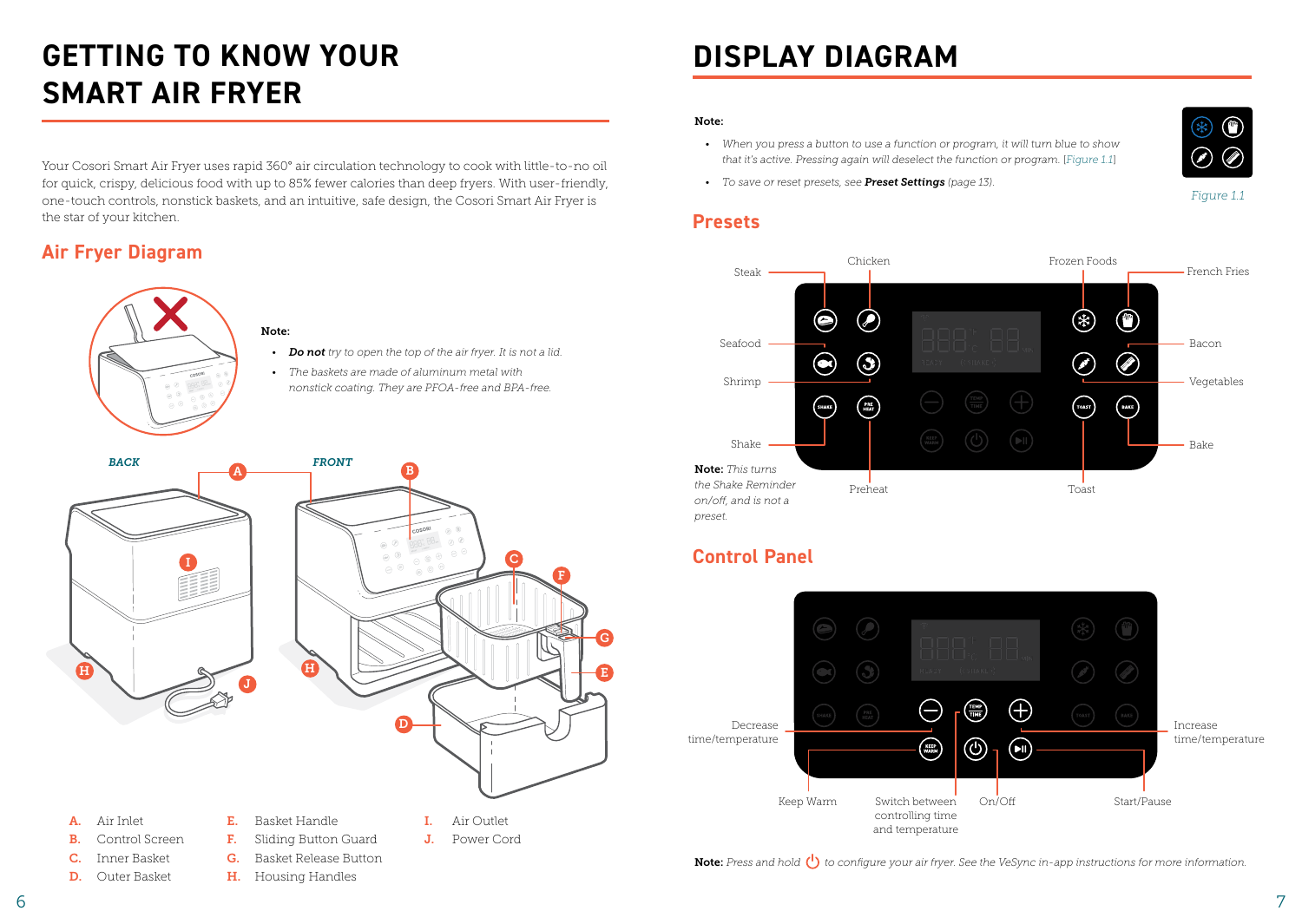## <span id="page-4-0"></span>**DISPLAY DIAGRAM (CONT.)**

### **Display**



**DISPLAY MESSAGES**



Cooking program has ended.



Reminder to shake or flip food.



Air fryer is preheated and ready to start cooking.

## **BEFORE FIRST USE**

### **Setting Up**

- 1. Remove all packaging and temporary stickers from the air fryer.
- 2. Place the air fryer on a stable, level, heatresistant surface. Keep away from areas that can be damaged by steam (such as walls or cupboards).

Note: *Leave 5 in / 13 cm of space behind and above the air fryer. [Figure 2.1] Leave enough room to remove the baskets.*

- **3.** Pull the basket handle to remove the baskets. Remove all plastic from the baskets.
- 4. Press the basket release button to separate the inner basket from the outer basket.
- **5.** Wash both baskets thoroughly, using either a dishwasher or a non-abrasive sponge.
- **6.** Wipe the inside and outside of the air fryer with a slightly moist cloth. Dry with a towel.
- 7. Put the baskets back inside the air fryer.



### <span id="page-4-1"></span>**Test Run**

A test run will help you become familiar with your air fryer, make sure it's working correctly, and clean it of possible residues.

- **1.** Make sure the air fryer baskets are empty, then plug in the air fryer.
- 2. Press Preheat. The display will show "400°F" and "5 MIN".
- **3.** Press  $\blacktriangleright$ II to begin preheating. When preheating is done, the air fryer will beep.
- 4. Pull out the baskets and let them cool for 5 minutes. Then place the empty baskets back in the air fryer.
- 5. Press  $\bigodot$  to select the **Steak** preset. The display will show "400°F" and "6 MIN".
- 6. Press Temp/Time twice. The time will blink on the display. Press the - button once to change the time to 5 minutes.
- 7. Press II to begin. When finished, the air fryer will beep.
- 8. Pull out the baskets. This time, let the baskets cool completely for 10–30 minutes.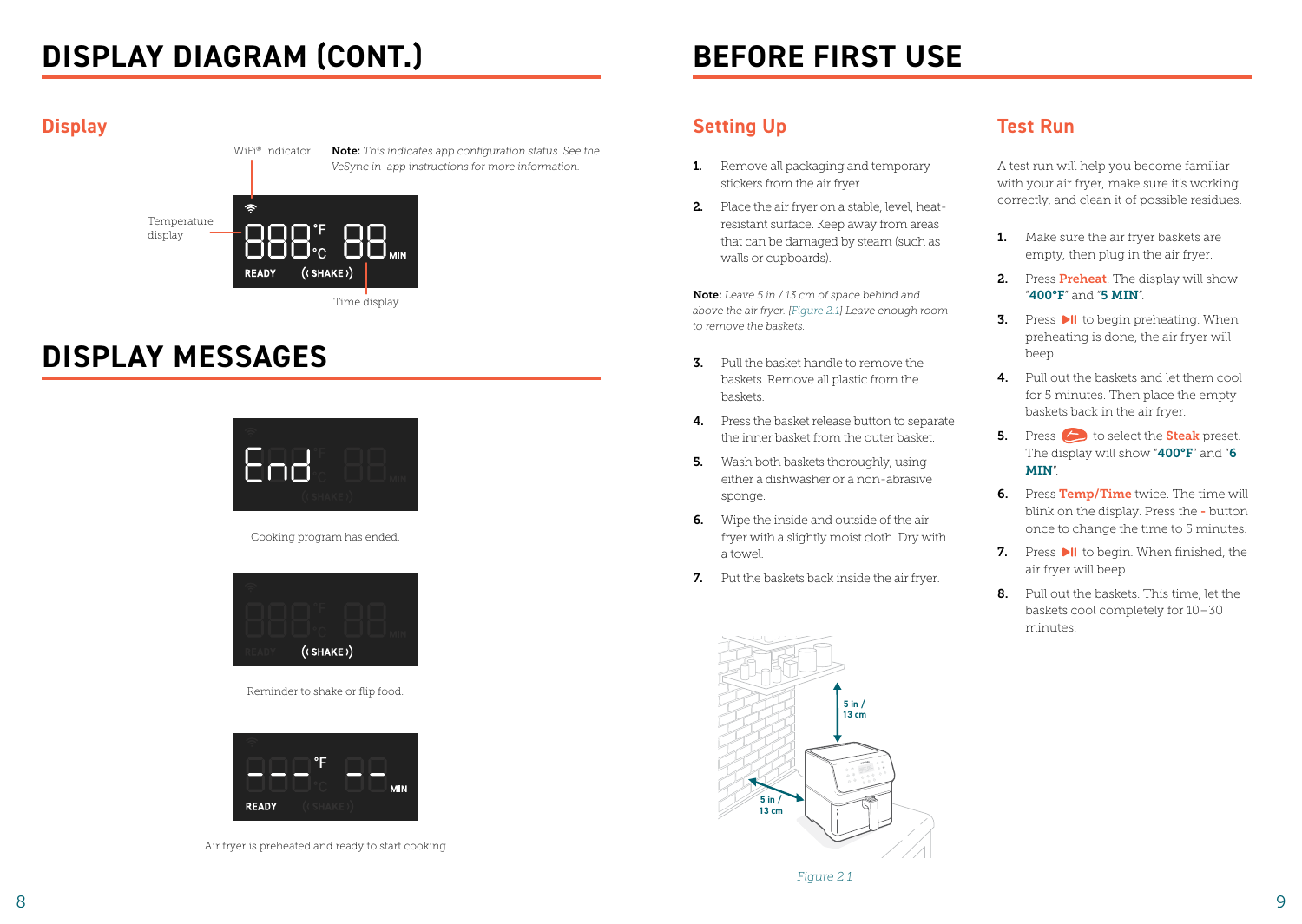- Only separate the baskets to clean or after cooking.
- The button guard protects the release button from being pressed accidentally. Slide the button guard forward to press the basket release button. [*Figure 2.2*]
- Never press the release button while carrying the baskets.
- Only press the basket release button with the baskets resting on a counter, or any level, heat-resistant surface.
- The handle is attached to the inner basket, not the outer basket. [*Figure 2.3*] When you press the release button, the outer basket will drop.

### Note:

- *• Do not unscrew the basket handle from the baskets.*
- *• To order accessories, please contact Customer Support (see [page 25](#page-12-1)).*

### **Rubber Stopper**

- The inner basket contains a rubber stopper made of safe, FDA-approved material. This stopper prevents the inner basket from directly touching the outer basket and, in rare cases, damaging the non-stick coating on the baskets.
- The stopper can safely be removed based on user preference. For easy removal, start from the bottom of the inner basket and pull out one side of the stopper at a time. [*Figure 2.4*]
- If you want to place the rubber stopper back in the inner basket, first soak it in water. [*Figure 2.5*] Then push the stopper back in through the bottom of the basket. Push in one side of the stopper at a time.

<span id="page-5-0"></span>

*Figure 2.2*



<span id="page-5-1"></span>Note: *Due to ongoing updates and improvements, the VeSync app may be slightly different than shown in the manual. In case of any differences, follow the in-app instructions.*

1. To download the VeSync app, scan the QR code or search "VeSync" in the Apple App Store® or Google Play Store.

Note: *For Android™ users, choose "Allow" to use VeSync.*

2. Open the VeSync app. If you already have an account, tap Log In. To create a new account, tap **Sign Up**.

Note: *You must create your own VeSync account to use third-party services and products. These will not work with a guest account. With a VeSync account, you can also allow your family and friends to control your smart air fryer.*

- 3. Tap  $+$  and select your smart air fryer.
- 4. Follow the in-app instructions to set up your smart air fryer.

### Note:

- *• You can change the name and icon at any time by going to the smart air fryer screen and*  tapping  $\mathcal{L}$ .
- *• You can use the VeSync app to connect your smart air fryer to Amazon Alexa or Google Assistant™.*







*Figure 2.4*

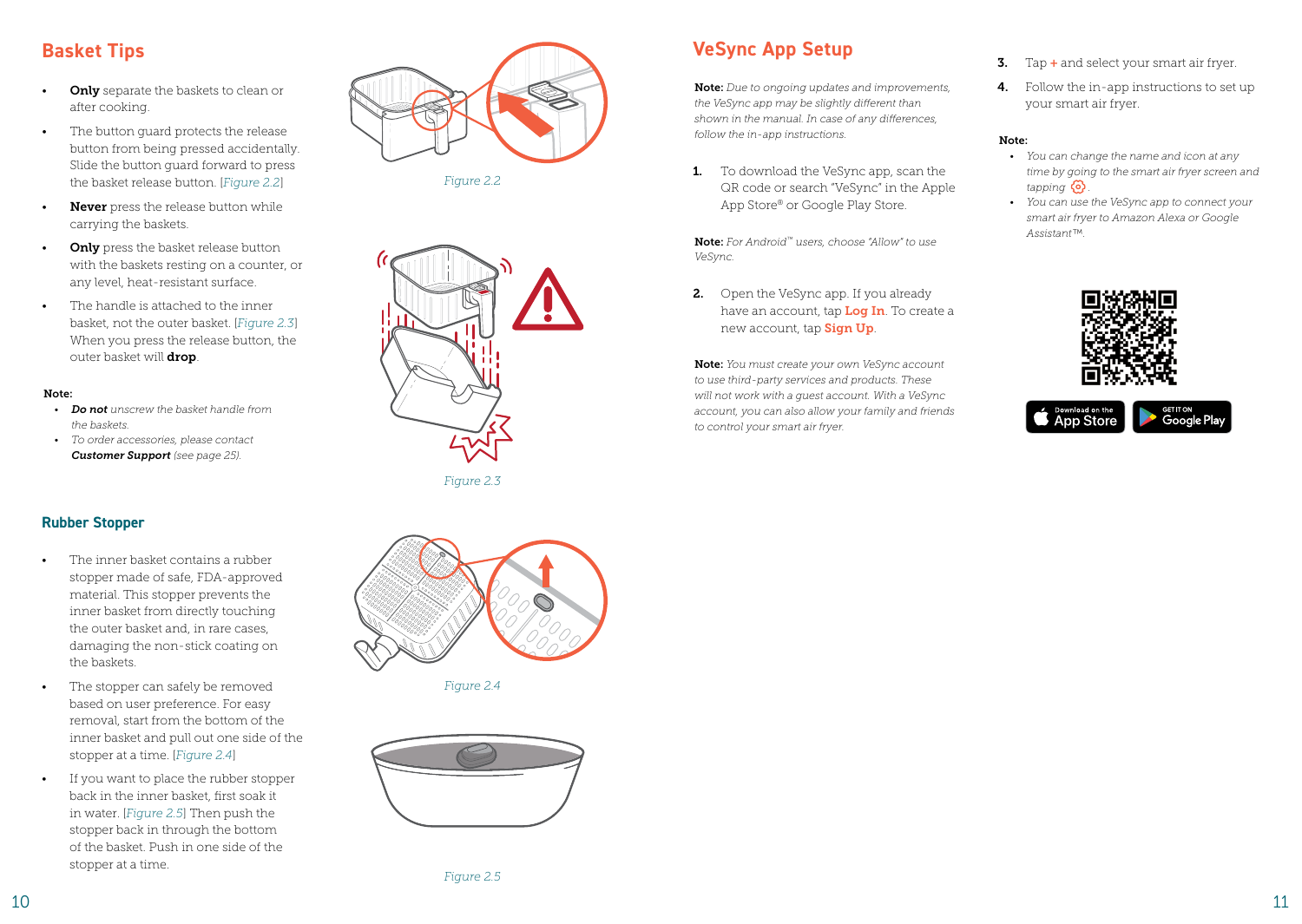## <span id="page-6-0"></span>**USING YOUR SMART AIR FRYER**

Note: *You can use the VeSync app to monitor cooking, follow in-app recipes, and access additional features. For a list of smart features, see VeSync App Features ([page 19\)](#page-9-1).*

### <span id="page-6-2"></span>**Preheating**

We recommend preheating before placing food into the air fryer, unless your air fryer is already hot. Food will not cook thoroughly without preheating.

- **1.** Plug in. Press  $\left(\frac{1}{2}\right)$  to turn on the display.
- 2. Press Preheat. The display will show "400°F" and "5 MIN".
- **3.** Optionally, press the  $+$  or  $-$  buttons to change the temperature. The time will adjust automatically.

| <b>Temperature</b>      | Time      |
|-------------------------|-----------|
| 400°F / 204°C           | 5 minutes |
| 390°F / 199°C           | 5 minutes |
| 380°F / 193°C           | 5 minutes |
| 370°F / 188°C           | 4 minutes |
| 360°F / 182°C           | 4 minutes |
| 350°F / 177°C           | 4 minutes |
| 340°F / 171°C           | 4 minutes |
| 330°F / 166°C and below | 3 minutes |
|                         |           |

- 4. Press  $\blacktriangleright$ II to begin preheating.
- 5. When preheating is done, the air fryer will beep 3 times. The display will show the set preheat temperature. [*Figure 3.1*]



*Figure 3.1*

### **Air Frying**

### Note:

- *• Do not place anything on top of your air fryer. This will disrupt airflow and cause poor air frying results. [Figure 3.2]*
- *• An air fryer is not a deep fryer. Do not fill the baskets with oil, frying fat, or any liquid.*
- *• When taking the baskets out of the air fryer, be careful of hot steam, and do not press the basket release button.*



*Figure 3.2*

### <span id="page-6-1"></span>**Preset Settings**

Using a preset is the easiest way to air fry. Presets are programmed with an ideal time and temperature for cooking certain foods.

> • You can customize a preset's time (1–60 minutes), temperature (170°–400°F / 77°–204°C), and Shake Reminder, unless noted.

Note: *You can use multiple presets in one cooking session using the VeSync app.*

- To change a preset's default settings:
	- 1. Choose a preset and adjust the time and/or temperature. Optionally, add or remove the Shake Reminder by pressing SHAKE.
	- 2. Press and hold the preset icon until the air fryer beeps 1 time.

Note: *You can customize the time for the Shake Reminder using the VeSync app.* 

- To reset a preset:
	- Without making changes, press and hold both the preset icon and Temp/Time for 3 seconds until the air fryer beeps 1 time.
- To reset all presets:
	- $-$  Press and hold both  $+$  and  $$ for 3 seconds until the air fryer beeps 1 time.

Results may vary. Check out our Quick Reference Guide and Recipe Book for a guide to customizing presets for perfect results.

Note: *If no buttons are pressed for 3 minutes, the air fryer will clear all settings and go into standby.*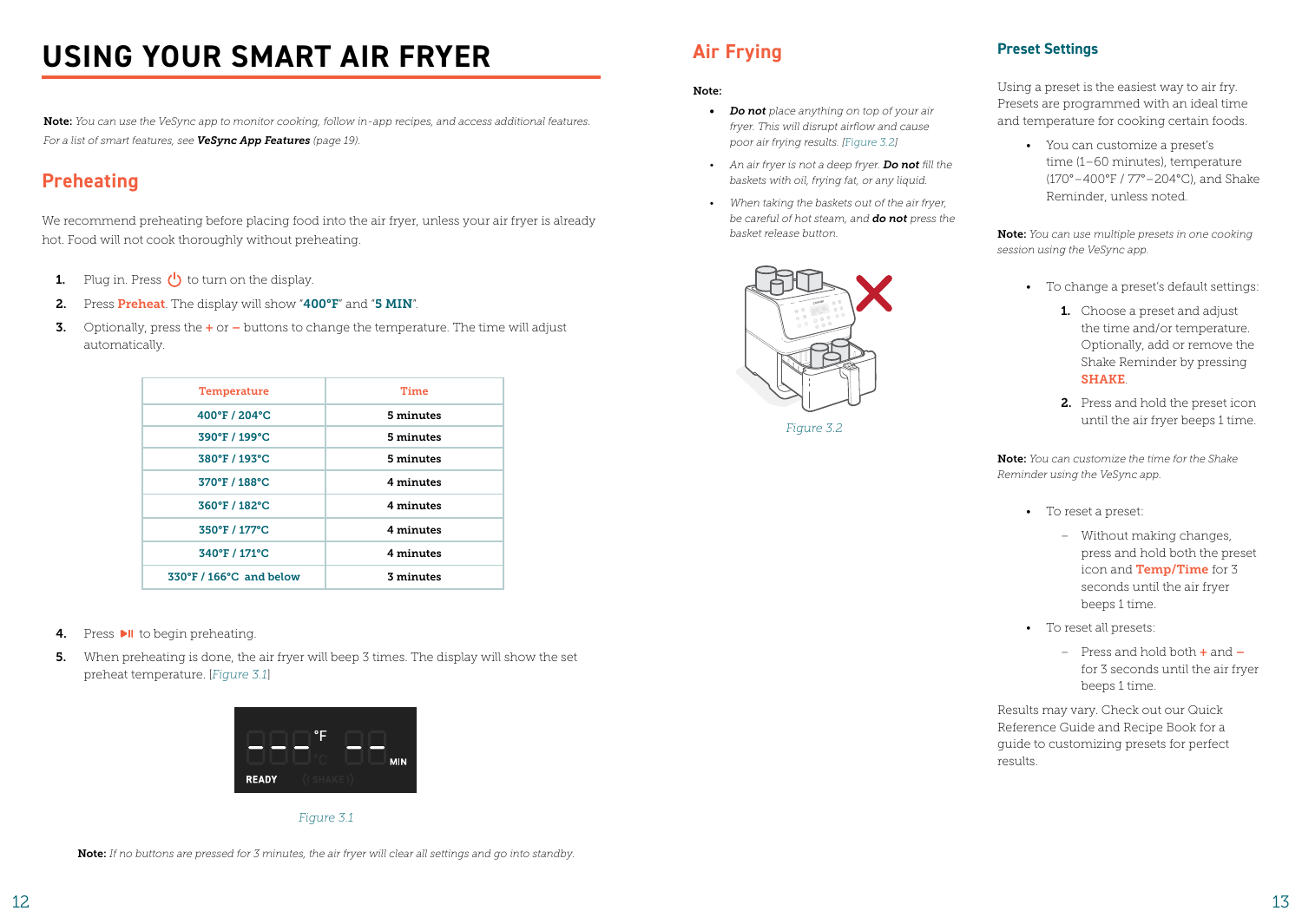| <b>Preset</b>       | <b>Symbol</b> | <b>Default Temperature</b> | <b>Default Time</b>        | <b>Shake Reminder?*</b> |
|---------------------|---------------|----------------------------|----------------------------|-------------------------|
| <b>Steak</b>        | $\bullet$     | 400°F / 204°C              | 6 minutes                  |                         |
| Chicken             | ∕             | 380°F / 193°C              | 23 minutes                 |                         |
| Seafood             | $\bullet$     | 350°F / 177°C              | 8 minutes                  | ۰                       |
| Shrimp              | J             | 370°F / 188°C              | 6 minutes                  | ((SHAKE))               |
| Bacon               | J             | 320°F / 160°C              | 8 minutes                  |                         |
| <b>Frozen Foods</b> | ∗             | 380°F / 193°C              | 8 minutes                  | ((SHAKE))               |
| French Fries**      | œ             | 380°F / 193°C              | 25 minutes                 | ((SHAKE))               |
| <b>Vegetables</b>   | Í             | 320°F / 160°C              | 8 minutes                  | ((SHAKE))               |
| Toast               | <b>TOAST</b>  | 320°F / 160°C              | 8 minutes                  |                         |
| Bake                | <b>BAKE</b>   | 300°F / 149°C              | 35 minutes                 |                         |
| Preheat             | PRE<br>HEAT   | 400°F / 204°C              | 5 minutes<br>(auto adjust) |                         |
| Keep Warm           | KEEP<br>WARM  | 170°F / 77°C               | 5 minutes                  |                         |

*\* See Shaking Food [\(page 16\)](#page-8-1).*

*\*\* See Cooking Guide [\(page 17\)](#page-8-2) for tips on air frying french fries.*

### **Air Frying**

- 1. Preheat your air fryer (see [page 12](#page-6-2)).
- 2. When your air fryer displays "READY", add food to the baskets.
- **3.** Select a preset (see [page 13](#page-6-1)).

### Note:

- *• You can also set a custom time and temperature without choosing a preset.*
- *• You can use multiple presets in one cooking session using the VeSync app.*
- 4. Optionally, customize the preset's temperature and time, and add a Shake Reminder. You can do this anytime during cooking.
	- a. Press Temp/Time to switch between controlling temperature or time. The temperature or time will blink on the display.
	- **b.** Press the  $+$  or  $-$  buttons to change the temperature (170°–400°F / 77°–204°C) or time (1–60 minutes).

### Note:

- *• To rapidly increase or decrease time or temperature, press and hold the* + *or* – *buttons.*
- *• If you do not press* Temp/Time*, pressing* + *or* – *will automatically change the temperature.*

### **Air Frying (cont.)**

- c. Press **SHAKE** to add or remove a Shake Reminder during cooking.
- **5.** Press  $\blacktriangleright$ II to begin air frying.
- 6. When Shake Reminder is turned on it will appear halfway through the cooking time (unless customized using the VeSync app). The air fryer will beep 5 times, and ((SHAKE)) will blink on the display.
	- **a.** Take the baskets out of the air fryer, being careful of hot steam. The air fryer will pause cooking automatically, and the display will turn off until the baskets are replaced.
	- **b.** Shake or flip the food. Be careful not to press the basket release button.
	- c. Put the baskets back into the air fryer.

### Note: *See Shaking Food (page 16).*

7. The air fryer will beep 3 times when finished. The display will show:



- 8. Optionally, press **Keep Warm**. Press the  $+$  or  $-$  buttons to change the time  $(1-60)$ minutes).
- **9.** Take the baskets out of the air fryer, being careful of hot steam.
- 10. Remove the inner basket from the outer basket to serve food. When separating baskets:
	- **a.** Make sure the baskets are resting on a flat surface.
	- **b.** Watch for hot oil or fat collected in the outer basket. To avoid splashing, drain oil before replacing inner basket. [*Figure 3.3*]
- 11. Allow to cool before cleaning.



*Figure 3.3*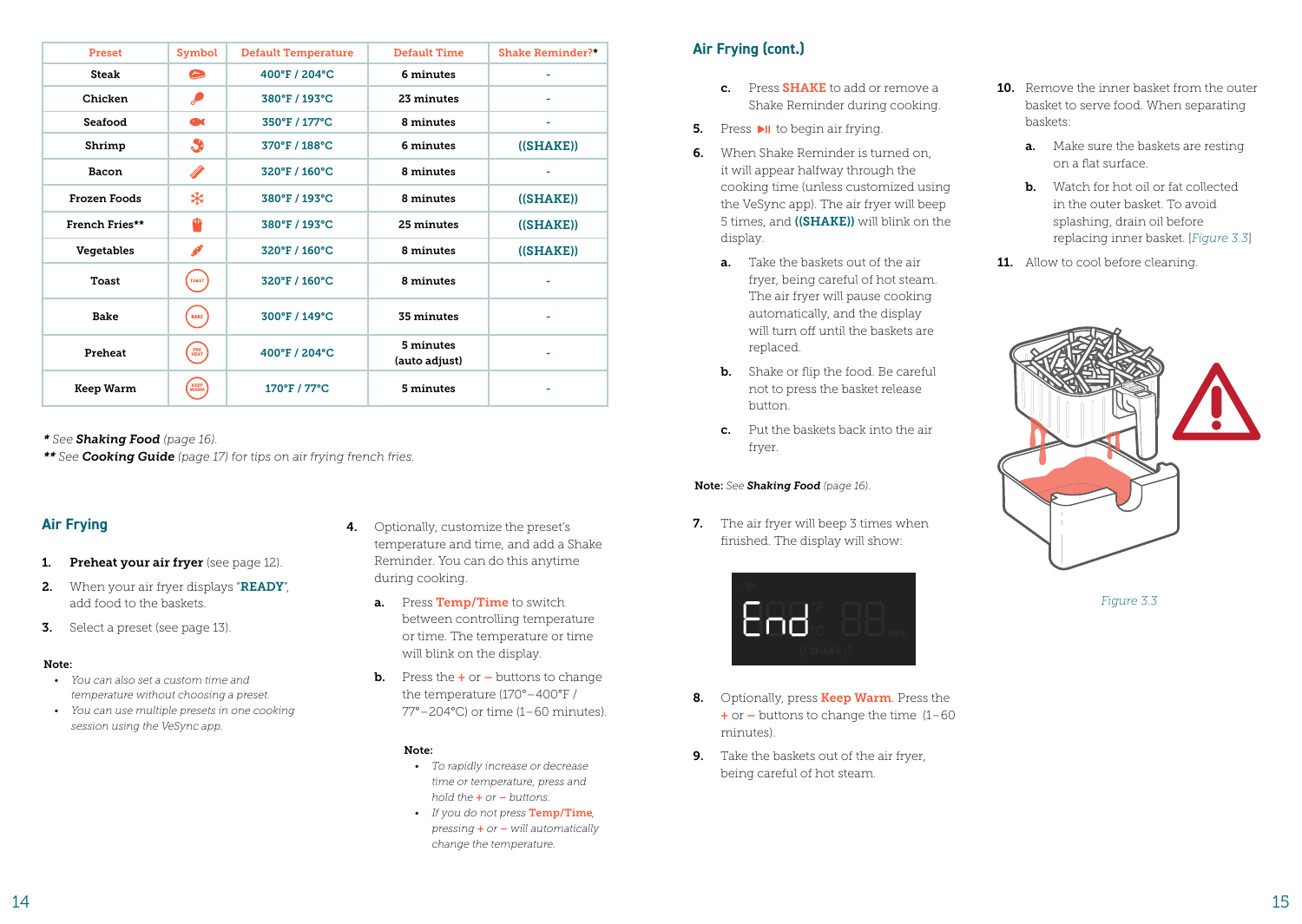### <span id="page-8-1"></span><span id="page-8-0"></span>**Shaking Food**

### **How to Shake What to Shake**

- During cooking, take the baskets out of the air fryer and shake, mix, or flip the food.
	- A. To shake food:
		- 1. Hold the baskets just above a heat-resistant surface for safety purposes. Do not press the basket release button.
		- 2. Shake the baskets.
	- **B.** If the baskets are too heavy to shake:
		- 1. Place the baskets on a heatresistant holder or surface.
		- 2. Separate the baskets. Make sure no liquids are dripping from the inner basket.
		- **3.** Carefully shake the inner basket.

Note: *Do not use this method if there is a risk of hot liquids splashing.*

- C. If the baskets are too heavy to shake and there are hot liquids present:
	- 1. Place the baskets on a heatresistant holder or surface.
	- 2. Use tongs to mix or flip the food.
- When you take the baskets out, the air fryer will pause cooking automatically. As a safety feature, the display will turn off until the baskets are replaced.
- When you replace the baskets, cooking will automatically resume.
- Avoid shaking longer than 30 seconds, as the air fryer may start to cool down.

- Small foods that are stacked, such as fries or nuggets, will usually need shaking.
- Without shaking, food may not be crispy or evenly cooked.
- You can flip other food, such as steak, to ensure even browning.

### **When to Shake**

- Shake or flip food once halfway through cooking, or more if desired.
- The Shake Reminder is designed to remind you to check on your food. Tap **SHAKE** to turn on the Shake Reminder. Certain presets use the Shake Reminder automatically (see Preset Settings, [page 13](#page-6-1)).
- The Shake Reminder will appear halfway through cooking time. This can be changed using the VeSync app.

### **Shake Reminder**

- The Shake Reminder will alert you with 5 beeps, and "((SHAKE))" will blink on the display.
- If you do not remove the baskets, the Shake Reminder will beep again after 1 minute and the display will show a solid "((SHAKE))".
- The Shake Reminder will go away once you take out the baskets.

### <span id="page-8-2"></span>**Cooking Guide**

### **Overfilling**

- If the baskets are overfilled, food will cook unevenly.
- Baskets should not be filled over the "MAX" line in the inner basket. [*Figure 3.4*] Do not pack in food.



*Figure 3.4*

### **Using Oil**

- Adding a small amount of oil to your food will make it crispier. Use no more than 2 US tbsp / 30 mL of oil.
- Oil sprays are excellent for applying small amounts of oil evenly to all food items.

### **Food Tips**

- You can air fry any frozen foods or goods that can be baked in an oven.
- To make cakes, hand pies, or any food with filling or batter, place food in a heatsafe container before placing it in the baskets.
- Air frying high-fat foods will cause fat to drip to the bottom of the baskets. To avoid excess smoke while cooking, pour out fat drippings after cooking.
- Liquid-marinated foods create splatter and excess smoke. Pat these foods dry before air frying.

### <span id="page-8-3"></span>**French Fries**

- Add ½–1 US tbsp / 8–15 mL oil for crispiness.
- When making fries from raw potatoes, soak uncooked fries in water for 15 minutes to remove starch. Pat dry with a towel before adding oil.
- Cut uncooked fries smaller for crispier results. Try cutting fries into ¼- by 3-inch / 0.6- by 7.6-cm strips.

Note: *For more from the Cosori Kitchen, check out our Recipe Book and Tips from the Chef.*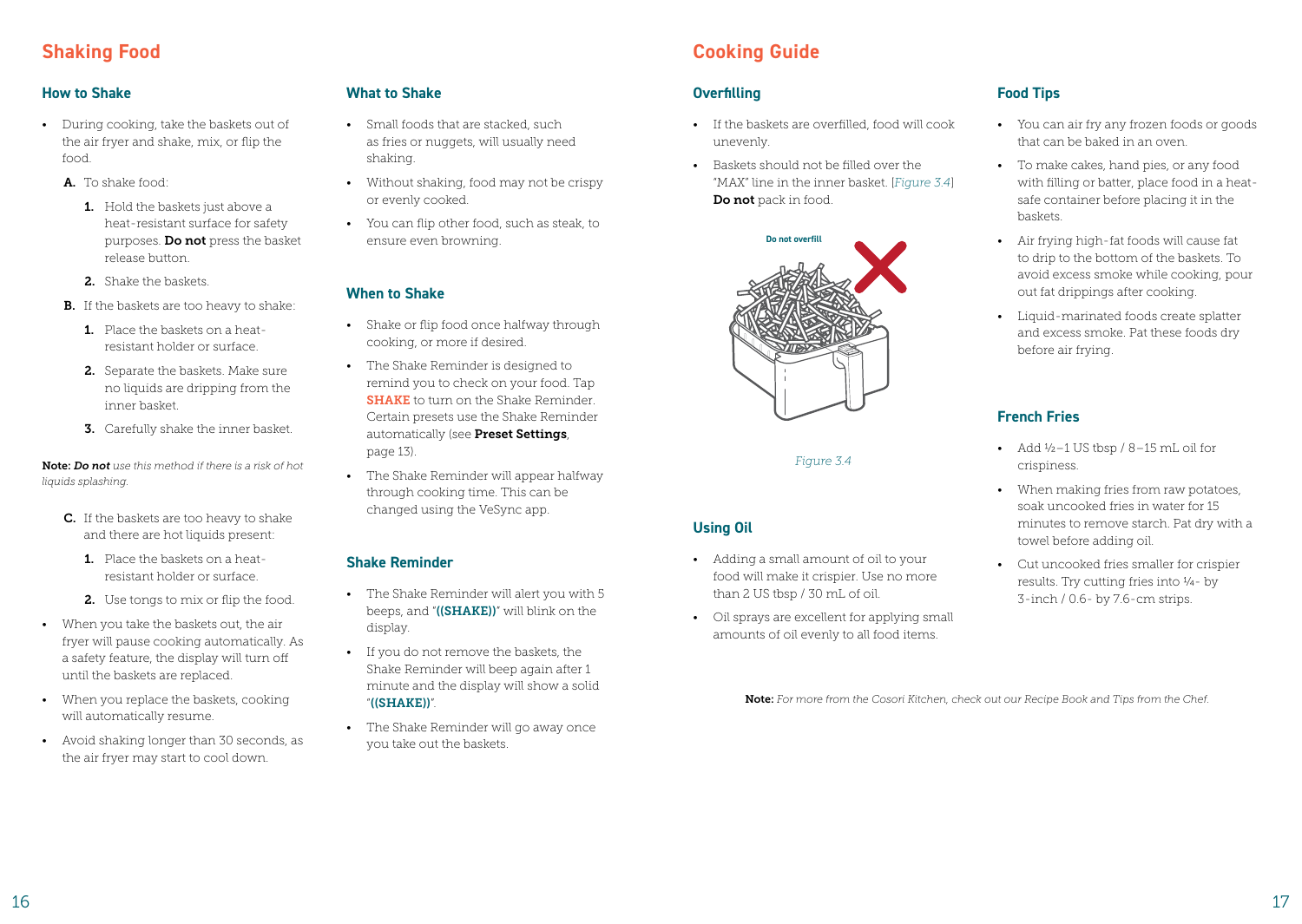### <span id="page-9-0"></span>**More Functions**

### **Switching Temperature Units**

- 1. Press and hold **Temp/Time** for 3 seconds.
- 2. The air fryer will beep once, and the temperature unit will change from Fahrenheit to Celsius.
- **3.** Repeat to switch back to Fahrenheit.

### **Pausing**

- $\cdot$  Press  $\blacktriangleright$ II to pause cooking. The air fryer will stop heating, and  $\blacktriangleright$ II will blink until you press  $\blacktriangleright$ II again to resume cooking.
- After 30 minutes of inactivity, the air fryer will turn off.
- This function allows you to pause the cooking program without removing the baskets from the air fryer.

### **Automatically Resume Cooking**

- If you pull out the baskets, the air fryer will pause automatically. The display will turn off temporarily as a safety feature.
- When you return the baskets, the air fryer will automatically resume based on your previous settings.

### **Automatic Shutoff**

• If the air fryer has no active cooking programs, it will clear all settings and turn off after 3 minutes of inactivity.

### **Overheat Protection**

- If the air fryer overheats, it will automatically shut down as a safety feature.
- Let the air fryer cool down completely before using it again.

### <span id="page-9-1"></span>**VeSync App Features**

The VeSync app allows you to access additional smart air fryer functions, including those listed below.

### **Remote Control**

- All smart air fryer functions can be controlled remotely, except for starting cooking (to comply with UL safety regulations).
- Cooking progress can be monitored from a distance.

### **Preset Customization**

- appears during cooking can be customized.
- New custom presets can be created.

### **Custom Cooking Programs**

• Multiple presets can be combined to make customized cooking programs for multi-phase cooking.

### **In-App Recipes**

- Pre-programmed recipes made by Cosori's in-house chefs are available in the app. These recipes automatically set the recommended time and temperature.
- Create and save custom recipes.

### **Third-Party Voice Control**

• Compatible with Amazon Alexa and • The time that the Shake Reminder for voice commands. Google Assistant™ for voice commands.

Note: *The VeSync app is continually updated and app features will expand.*

## **ACCESSORIES**

You can purchase accessories for your smart air fryer from Cosori's online store. Go to *cosori.com* for more information.

If you have any questions, please contact **Customer Support** (see [page 25](#page-12-1)).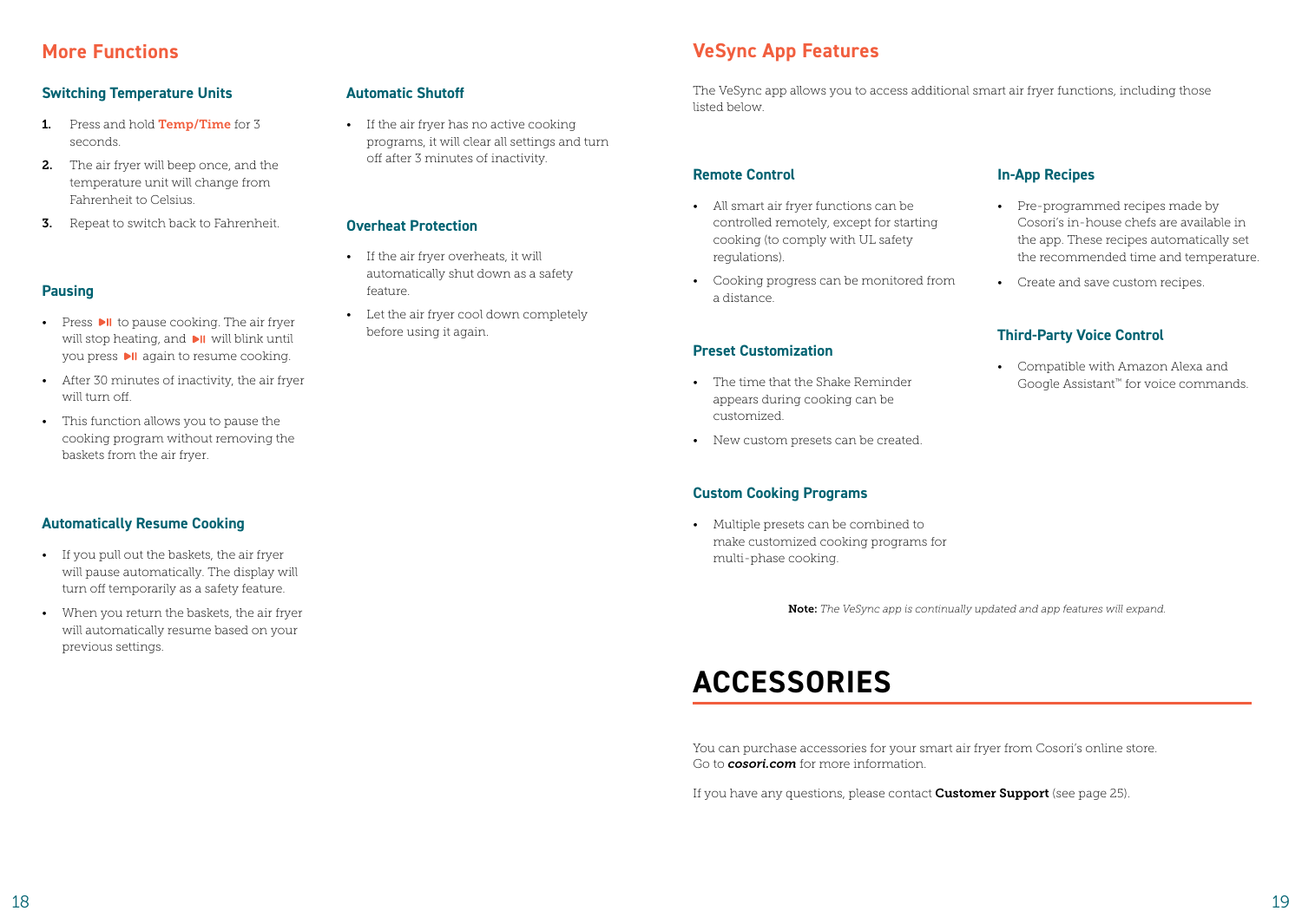## <span id="page-10-0"></span>**CARE & MAINTENANCE**

## **TROUBLESHOOTING**

### Note:

- *• Always clean the air fryer baskets and interior after every use.*
- *• Lining the outer basket with foil may make cleanup easier.*
- **1.** Turn off and unplug the air fryer. Allow it to cool completely before cleaning. Pull out the baskets for faster cooling.
- **2.** Wipe the outside of the air fryer with a moist cloth, if necessary.
- **3.** The baskets are dishwasher safe. You can also wash the baskets with hot, soapy water and a non-abrasive sponge. Soak if necessary.

Note: *The baskets have a nonstick coating. Avoid using metal utensils and abrasive cleaning materials.*

### 4. For stubborn grease:

- a. In a small bowl, mix 2 US tbsp / 30 mL of baking soda and 1 US tbsp / 15 mL of water to form a spreadable paste.
- **b.** Use a sponge to spread the paste on the baskets and scrub. Let the baskets sit for 15 minutes before rinsing.
- c. Wash baskets with soap and water before using.
- **5.** Clean the inside of the air fryer with a slightly moist, non-abrasive sponge or cloth. **Do not** immerse in water [*Figure 4.1*] If needed, clean the heating coil to remove food debris.
- 6. Dry before using.

Note: *Make sure the heating coil is completely dry before turning on the air fryer.*



*Figure 4.1*

| Problem                                                 | <b>Possible Solution</b>                                                                                                                                                                                                          |  |
|---------------------------------------------------------|-----------------------------------------------------------------------------------------------------------------------------------------------------------------------------------------------------------------------------------|--|
| The air fryer will not turn on.                         | Make sure the air fryer is plugged in.                                                                                                                                                                                            |  |
|                                                         | Push the baskets securely into the air fryer.                                                                                                                                                                                     |  |
| Food is not completely<br>cooked.                       | Place smaller batches of food into the inner basket.<br>If the basket is overstuffed, then food will be<br>undercooked.                                                                                                           |  |
|                                                         | Increase cooking temperature or time.                                                                                                                                                                                             |  |
| Food is cooked unevenly.                                | Foods that are stacked on top of each other or close to<br>each other need to be shaken or flipped during cooking<br>(see <b>Shaking Food</b> , page 16).                                                                         |  |
| Food is not crispy after air<br>frying.                 | Spraying or brushing on a small amount of oil can<br>increase crispiness (see <b>Cooking Guide</b> , page 17).                                                                                                                    |  |
| French fries are not cooked<br>correctly.               | See French Fries, page 17.                                                                                                                                                                                                        |  |
| Baskets will not slide into the<br>air fryer securely.  | Make sure the inner basket is not overfilled.                                                                                                                                                                                     |  |
|                                                         | Make sure the inner basket is securely inside the outer<br>basket.                                                                                                                                                                |  |
| White smoke or steam is<br>coming out of the air fryer. | The air fryer may produce some white smoke or steam<br>when you use it for the first time or during cooking.<br>This is normal.                                                                                                   |  |
|                                                         | Make sure the baskets and the inside of the air fryer are<br>cleaned properly and not greasy.                                                                                                                                     |  |
|                                                         | Cooking greasy foods will cause oil to leak into the<br>outer basket. This oil will produce white smoke, and the<br>baskets may be hotter than usual. This is normal, and<br>should not affect cooking. Handle baskets with care. |  |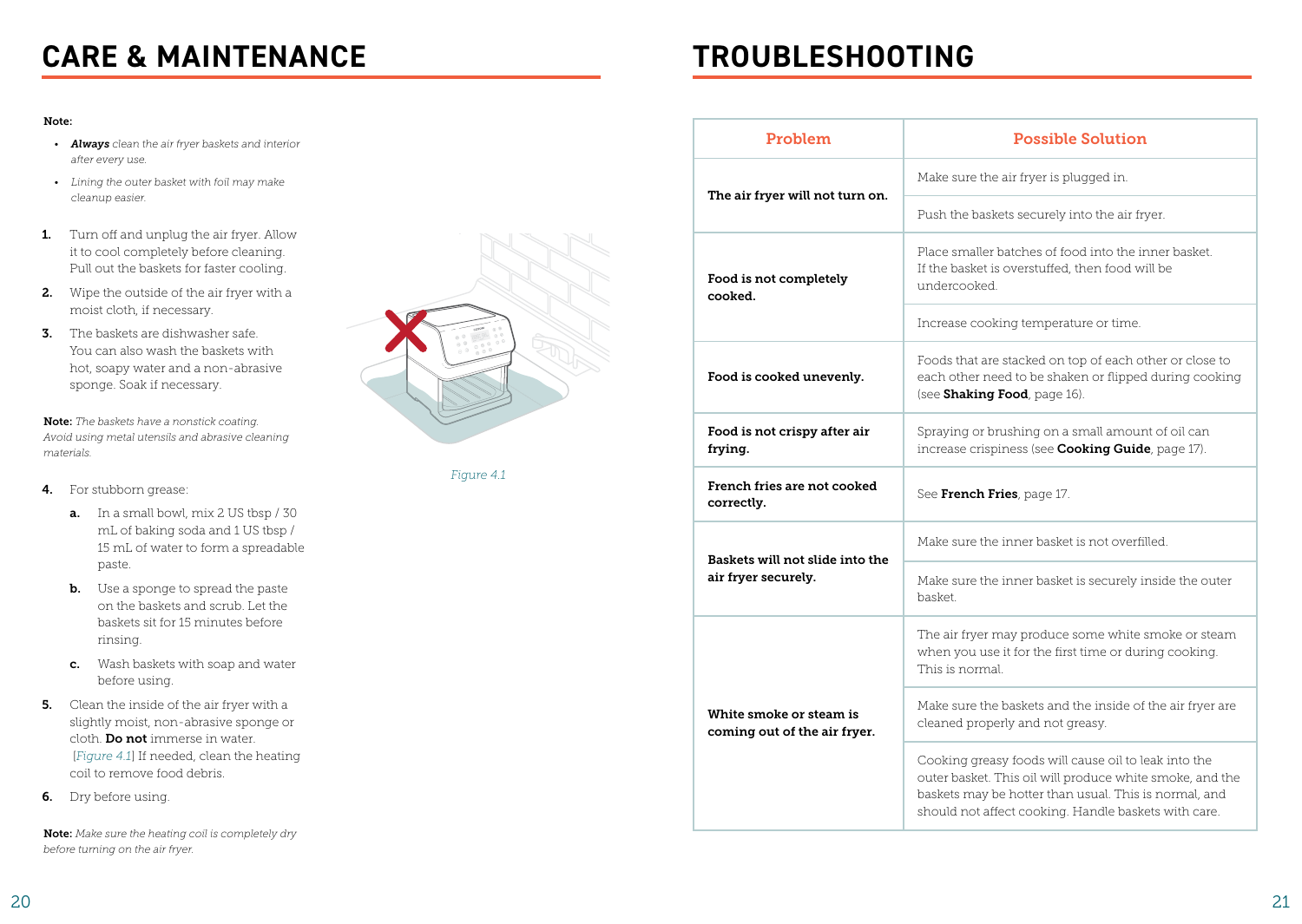## <span id="page-11-0"></span>**TROUBLESHOOTING**

| Problem                                       | <b>Possible Solution</b>                                                                                                                                                                                                                                                       |  |
|-----------------------------------------------|--------------------------------------------------------------------------------------------------------------------------------------------------------------------------------------------------------------------------------------------------------------------------------|--|
| Dark smoke is coming out of<br>the air fryer. | Immediately unplug your air fryer. Dark smoke means<br>that food is burning or there is a circuit problem. Wait<br>for smoke to clear before pulling the baskets out. If the<br>cause was not burnt food, contact <b>Customer Support</b><br>(see page 25).                    |  |
| The air fryer has a plastic<br>smell.         | Any air fryer may have a plastic smell from the<br>manufacturing process. This is normal. Follow the<br>instructions for a Test Run (page 9) to get rid of<br>the plastic smell. If a plastic smell is still present, please<br>contact <b>Customer Support</b> (see page 25). |  |
| Display shows Error Code<br>"E1".             | There is an open circuit in the temperature monitor.<br>Contact <b>Customer Support</b> (see page 25).                                                                                                                                                                         |  |
| Display shows Error Code<br>"E2".             | There is a short circuit in the temperature monitor.<br>Contact <b>Customer Support</b> (see page 25).                                                                                                                                                                         |  |
| Display shows Error Code<br>"E3".             | The air fryer's overheat protection has activated.<br>Turn off and unplug the air fryer and allow it to cool<br>completely. If the display continues to show "E3",<br>contact <b>Customer Support</b> (see page 25).                                                           |  |
| Display shows Error Code<br>"E4"              | The air fryer has been plugged into a 220-240V outlet.<br>Unplug the air fryer. Only use the air fryer with 120V,<br>60Hz outlets.                                                                                                                                             |  |

If your problem is not listed, please contact Customer Support (see [page 25](#page-12-1)).

## **FCC STATEMENT**

This device complies with Part 15 of the FCC Rules. Operation is subject to the following two conditions:

(1) This device may not cause harmful interference, and

(2) This device must accept any interference received, including interference that may cause undesired operation.

Any changes or modifications not expressly approved by the party responsible for compliance could void the user's authority to operate this equipment.

This equipment has been tested and found to comply with the limits for a Class B digital device, pursuant to Part 15 of the FCC Rules. These limits are designed to provide reasonable protection against harmful interference in a residential installation. This equipment generates, uses and can radiate radio frequency energy and, if not installed and used in accordance with the instructions, may cause harmful interference to radio communications. However, there is no guarantee that interference will not occur in a particular installation. If this equipment does cause harmful interference to radio or television reception, which can be determined by turning the equipment off and on, the user is encouraged to try to correct the interference by one of the following measures:

- Reorient or relocate the receiving antenna.
- Connect the equipment into an outlet on a circuit different from that to which the receiver is connected.
- Increase the separation between the equipment and receiver.
- Consult the dealer or an experienced radio/TV technician for help.

### FCC Radiation Exposure Statement

This equipment complies with FCC radiation exposure limits set forth for an uncontrolled environment. End users must follow the specific operating instructions for satisfying RF exposure compliance. To maintain compliance with FCC RF exposure compliance requirements, please follow operation instructions as documented in this manual. This transmitter must not be co-located or operating in conjunction with any other antenna or transmitter. This equipment should be installed and operated with a minimum distance of 20 cm between the radiator and your body. The availability of some specific channels and/or operational frequency bands are country dependent and are firmware programmed at the factory to match the intended destination. The firmware setting is not accessible by the end user.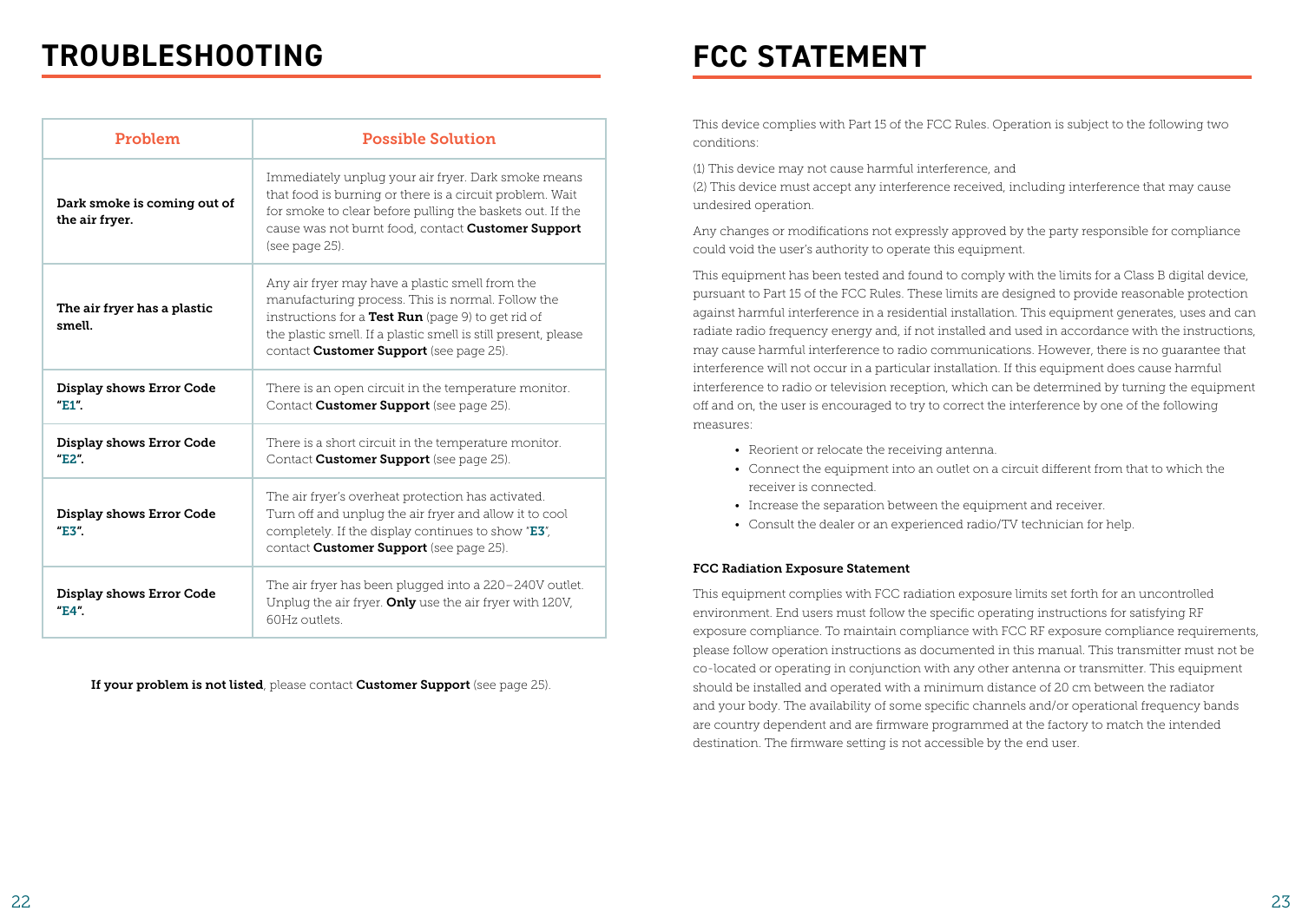## <span id="page-12-0"></span>**LIMITED ONE-YEAR WARRANTY**

| Product                                                                                              | $Smart 5.8-Quart$<br>Air Fryer |  |
|------------------------------------------------------------------------------------------------------|--------------------------------|--|
| IehoM                                                                                                | CS358-AF Series                |  |
| For your own reference, we strongly recommend<br>that you record your order ID and date of purchase. |                                |  |
| Order ID                                                                                             |                                |  |
| Date of Purchase                                                                                     |                                |  |

### **TERMS & POLICY**

Arovast Corporation ("Arovast") warrants this product to the original purchaser to be free from defects in material and workmanship, under normal use and conditions, for a period of one year from the date of original purchase.

Arovast agrees, at our option during the warranty period, to repair any defect in material or workmanship or furnish an equal product in exchange without charge, subject to verification of the defect or malfunction and proof of the date of purchase.

### **There is no other express warranty. This warranty does not apply:**

- If the product has been modified from its original condition;
- If the product has not been used in accordance with directions and instructions in the user manual;
- To damages or defects caused by accident, abuse, misuse or improper or inadequate maintenance;
- To damages or defects caused by service or repair of the product performed by an unauthorized service provider or by anyone other than Arovast;
- To damages or defects occurring during commercial use, rental use, or any use for which the product is not intended;
- To damages or defects exceeding the cost of the product.

Arovast will not be liable for indirect, incidental, or consequential damages in connection with the use of the product covered by this warranty.

This warranty extends only to the original consumer purchaser of the product and is not transferable to any subsequent owner of the product regardless of whether the product is transferred during the specified term of the warranty.

This warranty does not extend to products purchased from unauthorized sellers. Arovast's warranty extends only to products purchased from authorized sellers that are subject to Arovast's quality controls and have agreed to follow its quality controls.

All implied warranties are limited to the period of this limited warranty.

This warranty gives you specific legal rights and you may also have other rights which vary from state to state. Some states do not allow the exclusion or limitation of incidental or consequential damages, so the above limitation or exclusion may not apply to you.

If you discover that your product is defective within the specified warranty period, please contact Customer Support via support@cosori.com. DO NOT dispose of your product before contacting us. Once our Customer Support Team has approved your request, please return the product with a copy of the invoice and order ID.

### **Extend Your Warranty by 1 Year**

Register your product within 14 days of purchase at www.cosori.com/warranty to extend your 1-year warranty by an additional year.

This warranty is made by:

Arovast Corporation 1202 N. Miller St. Suite A Anaheim, CA 93806

## <span id="page-12-1"></span>**CUSTOMER SUPPORT**

If you have any questions or concerns about your new product, please contact our helpful Customer Support Team.

Arovast Corporation 1202 N. Miller St., Suite A Anaheim, CA 92806

Email: support@cosori.com Toll-Free: (888) 402-1684

### **Support Hours**

Mon–Fri, 9:00 am–5:00 pm PST/PDT

*\*Please have your invoice and order ID ready before contacting Customer Support.*

## **TRADEMARK INFORMATION**

Amazon, Alexa, and all related logos are trademarks of Amazon.com, Inc. or its affiliates.

Google and Google Play are trademarks of Google LLC.

Apple App Store is a trademark of Apple Inc.

Wi-Fi® is a registered trademark of Wi-Fi Alliance®.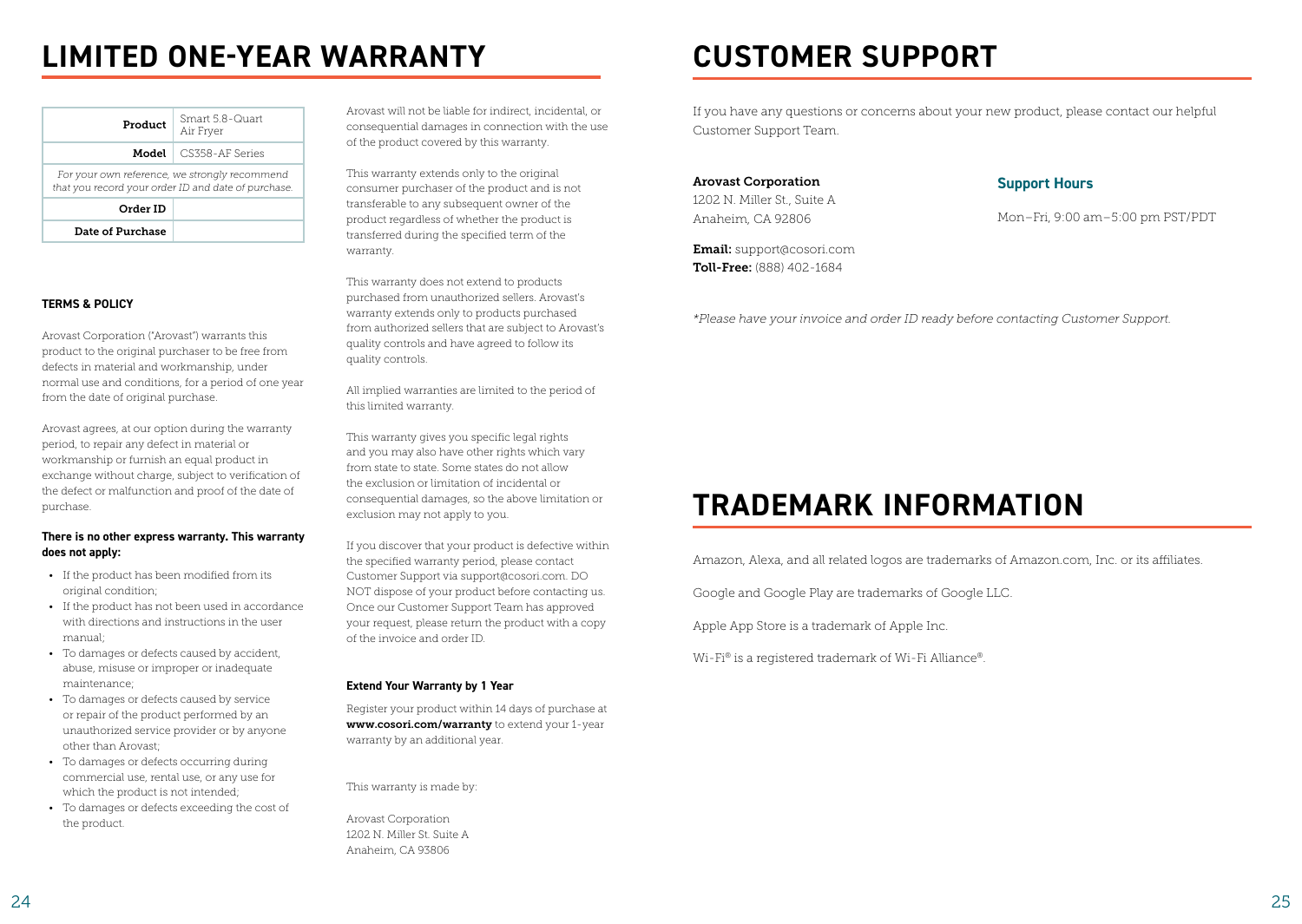## **SHOW US WHAT YOU'RE MAKING**

We hope this manual has been helpful. We can't wait to see your beautiful results, and we think you'll want to share glam shots! Our community awaits your uploads—just pick your platform of choice below. Snap, tag, and hashtag away, Cosori chef!

> **#iCookCosori**  $\boldsymbol{\varphi}$ (0) **@cosoricooks** ТÞ. **Cosori Appliances**

Considering *what* to cook? Many recipe ideas are available, both from us and the Cosori community.

## **MORE COSORI PRODUCTS**

If you're happy with this air fryer, the line doesn't stop here. Check out www.cosori.com for a line of all our beautiful and thoughtfully designed cookware. They might be right at home in your kitchen, too!